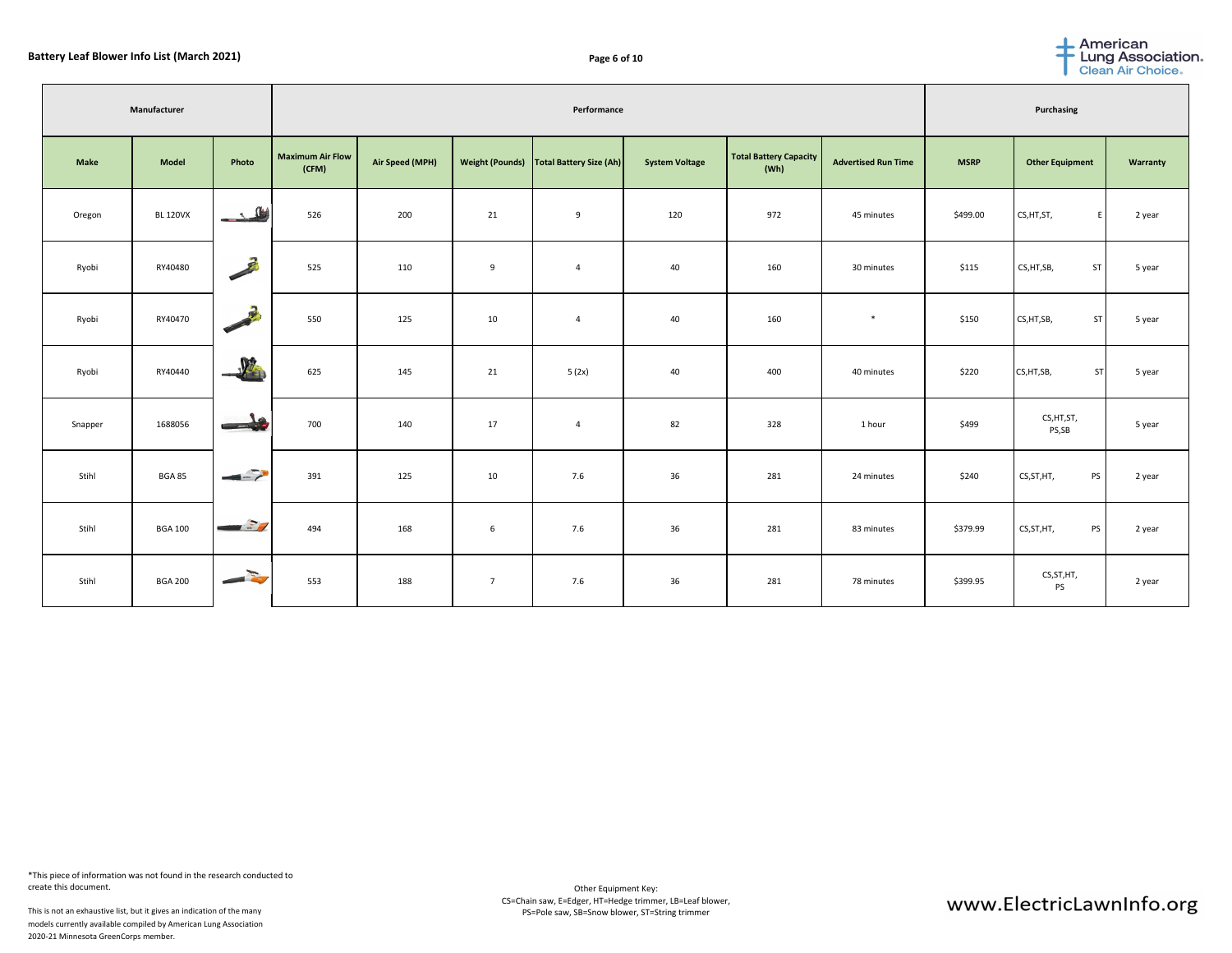|             | Manufacturer   |                                                     |                               |                        | <b>Purchasing</b>              |                       |                                       |                            |             |                          |                 |
|-------------|----------------|-----------------------------------------------------|-------------------------------|------------------------|--------------------------------|-----------------------|---------------------------------------|----------------------------|-------------|--------------------------|-----------------|
| <b>Make</b> | <b>Model</b>   | Photo                                               | <b>Cutting Width (Inches)</b> | <b>Weight (Pounds)</b> | <b>Total Battery Size (Ah)</b> | <b>System Voltage</b> | <b>Total Battery Capacity</b><br>(Wh) | <b>Advertised Run Time</b> | <b>MSRP</b> | <b>Other Equipment</b>   | <b>Warranty</b> |
| Ego         | ST15025A       | - 49                                                | 15                            | $\overline{7}$         | 2.5                            | 56                    | 140                                   | $\ast$                     | \$209.99    | CS,LB,HT                 | 5 year          |
| Ego         | ST1521S        | al,                                                 | 15                            | $\overline{7}$         | 2.5                            | 56                    | 140                                   | $\ast$                     | \$229.99    | CS,LB,HT                 | 5 year          |
| Ego         | STX3800        | ⊸Ω∕<br>$\overline{\phantom{a}}$                     | 15                            | 13                     | 7.5                            | 56                    | 420                                   | 300 minutes                | \$399.99    | CS,LB,HT                 | 2 year          |
| GreenWorks  | 24T12          | $\mathcal{D}$<br>$\blacktriangleright$<br>$\bullet$ | 12                            | $5\phantom{1}$         | 8                              | 24                    | 192                                   | 35 minutes                 | \$99.99     | LB, PS, CS,<br>HT        | 3 year          |
| GreenWorks  | <b>STE 456</b> | $\overline{z}$                                      | 16                            | 9                      | $\overline{4}$                 | 48                    | 192                                   | 35 minutes                 | \$189.99    | HT<br>LB, PS, CS,        | 3 year          |
| GreenWorks  | GT 161         | n<br>$\sum_{i=1}^{n}$                               | 16                            | 12                     | 2.5                            | 82                    | 205                                   | 45 minutes                 | \$249.99    | LB,PS,CS,<br>E,HT,SB     | 2 year          |
| GreenWorks  | 82T 16         | $\sum_{i=1}^{n}$                                    | 16                            | 14                     | 2.5                            | 82                    | 205                                   | 45 minutes                 | \$249.99    | LB,PS,CS,<br>E,HT,SB     | 2 year          |
| GreenWorks  | 82E8 (Edger)   | $\mathcal{P}$<br>$\mathscr{D}$<br>20                | 8                             | 14                     | 2.5                            | 82                    | 205                                   | 45 minutes                 | \$259.99    | HT,ST<br>LB,PS,CS,       | 2 year          |
| GreenWorks  | 82TB16         | $\sim$<br>$\bullet$                                 | 16                            | 12                     | 2.5                            | 82                    | 205                                   | 45 minutes                 | \$379.00    | LB, PS, CS,<br>E, HT, SB | 2 year          |
| Husqvarna   | 336LiC         | $\mathbf{S}$ $\mathbf{S}$                           | 13                            | $\overline{7}$         | 4.2                            | 36                    | 151.1                                 | 6 hours                    | \$249.95    | HT,CS,PS,<br>LB          | 2 year          |
| Husqvarna   | 536LiLX        | <b>SORTH</b>                                        | 16                            | $\overline{7}$         | 4.2                            | 36                    | 151.1                                 | 8 hours                    | \$299.95    | HT,CS,PS,<br><b>LB</b>   | 2 year          |
| Husqvarna   | 520iLX         | 20 R. P. 19                                         | 16                            | $\overline{7}$         | 4.2                            | 36                    | 151.1                                 | $\ast$                     | \$299.95    | HT,CS,PS,<br>LB          | 2 year          |
| Husqvarna   | 325iLK         | S Reg                                               | 16.5                          | 10                     | 4.2                            | 36                    | 151.1                                 | 45 minutes                 | \$369.95    | HT,CS,PS,<br>LB          | 2 year          |

\*This piece of information was not found in the research conducted to create this document.

This is not an exhaustive list, but it gives an indication of the many models currently available compiled by American Lung Association 2020-21 Minnesota GreenCorps member.



## www.ElectricLawnInfo.org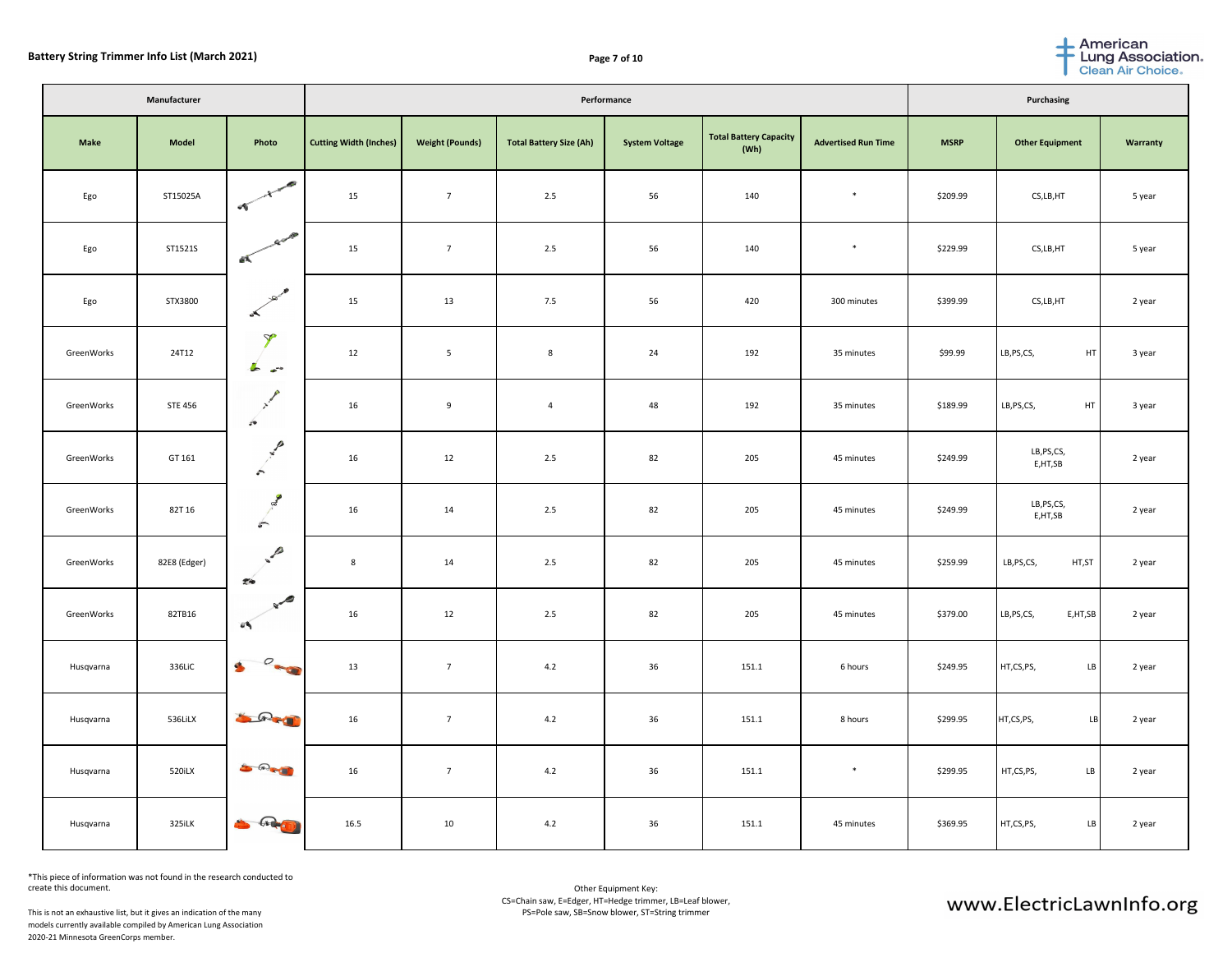|             | Manufacturer     |                                   | Performance                   |                        |                                |                       |                                |                            |             | <b>Purchasing</b>      |                 |  |  |
|-------------|------------------|-----------------------------------|-------------------------------|------------------------|--------------------------------|-----------------------|--------------------------------|----------------------------|-------------|------------------------|-----------------|--|--|
| <b>Make</b> | <b>Model</b>     | Photo                             | <b>Cutting Width (Inches)</b> | <b>Weight (Pounds)</b> | <b>Total Battery Size (Ah)</b> | <b>System Voltage</b> | Total Battery Capacity<br>(Wh) | <b>Advertised Run Time</b> | <b>MSRP</b> | <b>Other Equipment</b> | <b>Warranty</b> |  |  |
| Husqvarna   | 535iFR           | <b>Control</b>                    | 18                            | 10                     | 4.2                            | 36                    | 151.1                          | 40 minutes                 | \$599.99    | HT,CS,PS,<br>LB        | 2 year          |  |  |
| Milwaukee   | 2825-20ST        | $A^2$<br>$\bullet$                | 16                            | 10                     | 8                              | 18                    | 144                            | 1 hour                     | \$229.00    | CS,PS,HT,<br>LB        | 3 years         |  |  |
| Milwaukee   | 2725-20          | $Q = \sqrt{2}$                    | 16                            | 10                     | 9                              | 18                    | 162                            | 1 hour                     | \$247.99    | CS, PS, HT,<br>LB      | 3 year          |  |  |
| Oregon      | ST275            | $\infty$                          | 13                            | 9                      | $6\overline{6}$                | 40                    | 266                            | 120 minutes                | \$164.00    | CS, PS, LB,<br>HT      | 3 year          |  |  |
| Oregon      | <b>ST120VX</b>   | Drugger 3                         | 17                            | 12                     | 9                              | 120                   | 972                            | 4 hours                    | \$459.00    | CS,LB,HT,              | 2 year          |  |  |
| Oregon      | EG120VX (Edger)  | $Q_{\text{max}}$<br><b>CALCO</b>  | 8                             | 13                     | 0.83                           | 120                   | 100                            | 7 hours                    | \$459.00    | CS,LB,HT,<br>ST        | 2 year          |  |  |
| Snapper     | ST48K            | <b>COL</b>                        | 13                            | 11                     | 5 <sub>5</sub>                 | 48                    | 240                            | 20 minutes                 | \$179.00    | CS, LB, CS,<br>HT      | 3 year          |  |  |
| Snapper     | SXDST82K         | G.<br>$\sqrt{2}$<br>$\mathcal{E}$ | 16                            | $\overline{7}$         | $\overline{2}$                 | 82                    | 164                            | 40 minutes                 | \$299.00    | CS, HT, LB,<br>PS,SB   | 5 year          |  |  |
| Stihl       | <b>FSA 85</b>    | $\bullet$                         | 14                            | 19                     | $\overline{2}$                 | 36                    | 72                             | 200 minutes                | \$219.99    | LB, PC<br>HT,PS,CS,    | 2 year          |  |  |
| Stihl       | <b>FSA 90 R</b>  |                                   | 15                            | 19                     | $\overline{2}$                 | 36                    | 72                             | 150 minutes                | \$339.99    | HT,PS,CS,<br>LB,PC     | 2 year          |  |  |
| Stihl       | <b>FSA 130 R</b> |                                   | 16                            | 9                      | $\overline{2}$                 | 36                    | 72                             | 7 hours                    | \$389.99    | HT, PS, CS,<br>LB, PC  | 2 year          |  |  |

\*This piece of information was not found in the research conducted to create this document.

This is not an exhaustive list, but it gives an indication of the many models currently available compiled by American Lung Association 2020-21 Minnesota GreenCorps member.



## www.ElectricLawnInfo.org